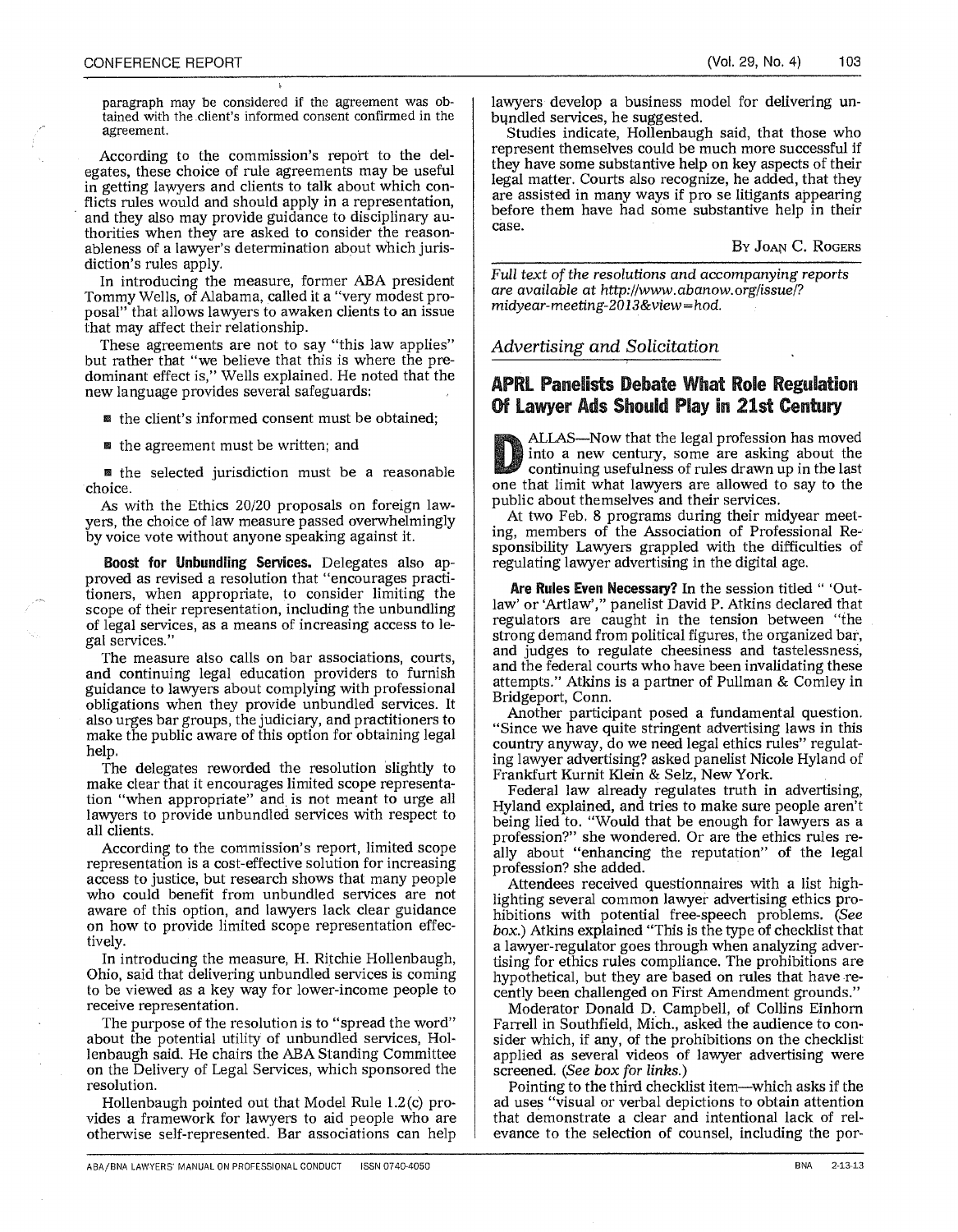trayal of lawyers exhibiting characteristics clearly unrelated to legal competence"—panelist J. Charles Mokriski commented "you can make arguments on both sides" about the propriety of each video. Mokriski is professional responsibility counsel at Proskauer Rose in New York.

Passionate Attorneys. With respect to over-the-top lawyer behavior on camera, Mokriski said "It's relevant that [a lawyer] is passionate about his cause." To emphasize that point, he read from the Second Circuit's opinion in Alexander v. *Cahill,* 598 F.3d 79, 94, 26 Law. Man. Prof. Conduct 146 (2d Cir. 2010), invalidating many of New York's advertising rules:

[VV]e cannot seriously believe—purely as a matter of "common sense"—that ordinary individuals are likely to be misled into thinking that these advertisements depict true characteristics. Indeed, some of these gimmicks, while seem-<br>ingly irrelevant, may actually serve "important ingly irrelevant, may communicative functions: [they] attract[ ] the attention of the audience to the advertiser's message, and [they] may also serve to impart information directly."  $\dots$  Plaintiffs assert that they use attention-getting techniques to "communicate ideas in an easy-to-understand form, to attract viewer interest, to give emphasis, and to make information more memorable." . . . Defendants provide no evidence to the contrary; nor do they provide evidence that consumers have, in fact, been misled by these or similar advertisements.

Campbell asked whether different standards should

#### **Potentially Problematic Restrictions**

*APRL panelists* and *audience members debated* a *list* of *hypothetical* lawyer *advertisement prohibitions, based on ethics* rules that have recently been *challenged* on constitutional *grounds:* 

"A lawyer's or law firm's advertisement shall not:

"Describe or characterize the quality of the lawyer's or law firm's services.

"Promise results for a client.

"Use visual or verbal depictions to obtain attention that demonstrate a clear and intentional lack of relevance to the selection of counsel, including the portrayal of lawyers exhibiting characteristics clearly unrelated to legal competence.

"State or imply that the lawyer or law firm is a 'specialist,' expert' or 'authority' in a particular practice area.

"Include visual or verbal descriptions, depictions, or portrayals of persons or events that are manipulative or likely to confuse the viewer.

"Utilize any background sound other than instrumental music."

apply to a lawyer's conduct depending on whether it occurred in an advertisement or in an office consultation. "If you come to my office and I decide I'm going to engage in pantomime, or sing a rap song, to try to induce you to retain me, is that a problem?" he remarked.

One audience member's reaction was "We are trying to regulate taste." But, another attendee pointed out, "The irony is that the rules say all sorts of things other than 'is it in good taste.' "

Advertising regulation varies not only among jurisdictions but sometimes within a jurisdiction depending on the attitudes of individual regulators, several audience members stated.

"Everybody has a different [view] of how lawyers should behave," one said. Another remarked "We are now in the 21st century. If a guy wants to market himself with a rap tune, more power to him, as long as he is not misleading anyone." A third attendee commented "Wherever you think the boundaries [of what is permissible in lawyer advertising] should be, the stark differences between what's okay and what's not okay in neighboring jurisdictions hurts us all."

Not Just About Rules. Hyland cautioned that vetting lawyer advertising videos should go beyond the ethics rules. Copyright infringement, she said, is an issue whenever the video includes images of works created by others, even as background, or music and rhythms. There's also the risk that competing lawyers will make disparagement claims if the video belittles other legal options, even if no names are mentioned, she said.

Reading the first ethics prohibition on the checklist, which asks if the ad describes or characterizes the quality of the lawyer's services, an audience member said "You would think that should be a good thing, but evidently it's forbidden."

Atkins explained that the hypothetical "was drawn from the Florida rule that was invalidated as void for vagueness" in *Harrell v. Florida Bar,* No. 3:08-cv-15-J-34TEM, 27 Law. Man. Prof. Conduct 628 (M.D. Fla. Sept. 30, 2011). But just one week before the conference, he continued, the Florida Supreme Court adopted new restrictions. (See 29 Law. Man. Prof. Conduct 97.) "The new rule prohibits characterizations unless they are 'objectively verifiable,"' he pointed out.

Who's Being Protected? Several audience members expressed skepticism about whether consumers are so ignorant or unsophisticated as to need this kind of protection. One asked "Do we really do ourselves and our clients a favor by adding disclaimers that nobody will read or understand? I think we do ourselves a disservice by overly regulating this stuff."

Another audience member said "We've never had a complaint from a consumer [about an advertisement]. It's about competitors" who don't want to see their business shift to lawyers with effective advertisements. Lawyers' fear of the time and cost of defending an ethics complaint, the attendee said, has resulted in a chilling effect. "The ads that actually help people don't get to market. .. . We dumb [our ads] down so consumers don't get to make good choices.'

One attendee declared "The rules are arcane and unenforceable." He asked "Does the legal profession want to retain the authority to regulate advertising?" If it doesn't do a better job of adopting standards that meet constitutional muster, he warned, "a governmental agency such as the FTC may step in and fill the void."

Face in the Crowd. In the second program, "Running in Place," moderator Jan L. Jacobowitz said the panel would try to answer a question from the previous session: "Why do we care?" about lawyer advertising